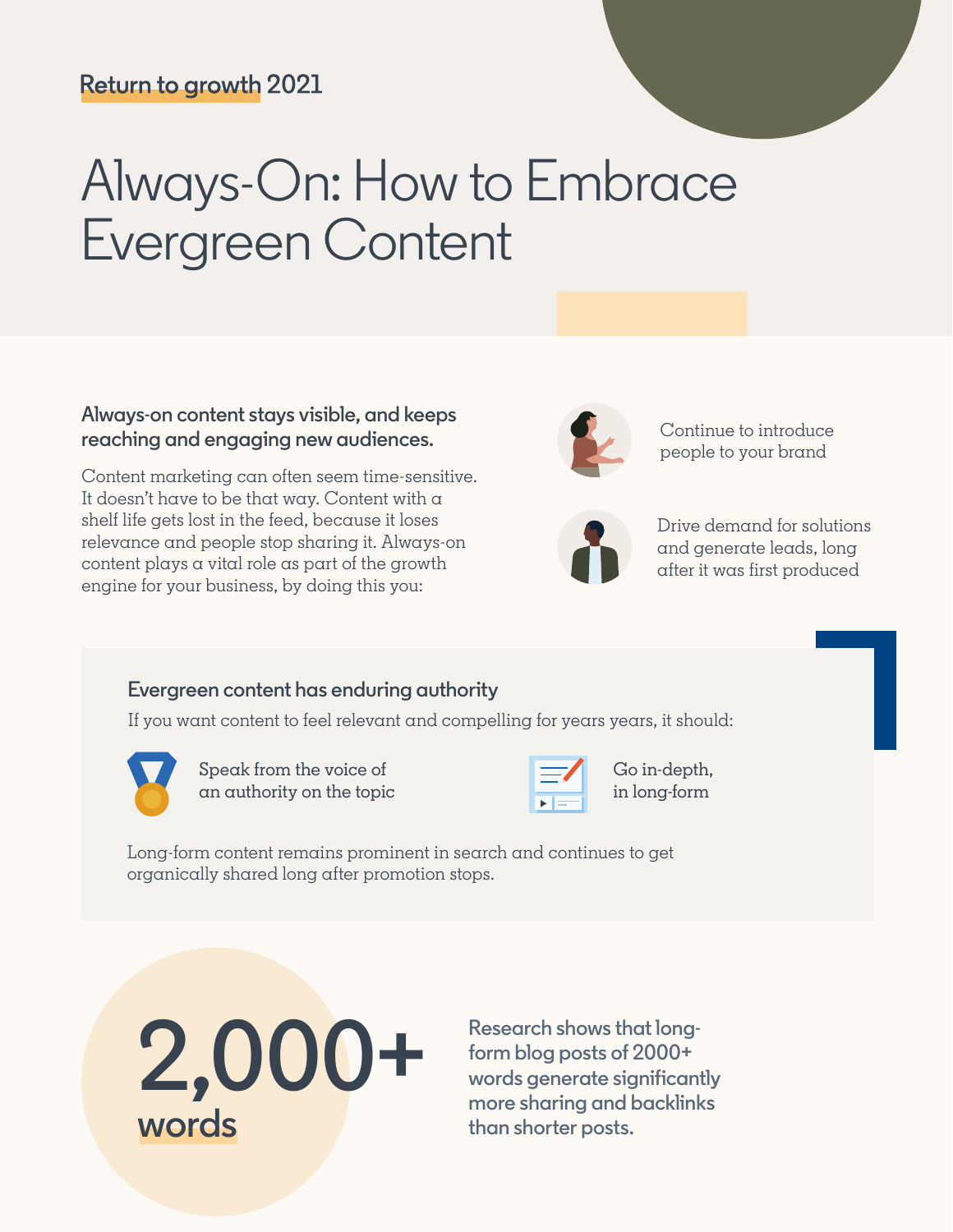When you develop an always-on content strategy, you're recognising the endless appetite for the authoritative take on subjects.

#### **Evergreen content has anti-ageing execution**

- Don't include time-sensitive details
- Organise content around insights and key learning rather than being event-specific

#### **Evergreen content can stage a comeback**

- Give previous top performing blogs an evergreen makeover
- Update outdated details, and give your content  $\alpha$  new lease on life

#### **Evergreen content has an evergreen media plan**

- Play the long game with an always-on media buying strategy  $-$  and pay less for each impression/click
- Target your audience with evergreen Sponsored Content which means you can afford to bid low
- Let the campaign run in the background, and reach your audience over  $\alpha$ longer period of time — in the moments others aren't bidding for

# **Always-on: don't turn off evergreen content**

There's no reason to pause during certain times throughout the year. According to Comscore, cross-platform activity on LinkedIn stays consistent throughout the year.



of B2B decision-makers research products in the evening,  $51\%$  during the weekend.<sup>1</sup>



Both audience size and click-through rates remain high during the holiday period — while CPCs drop.2